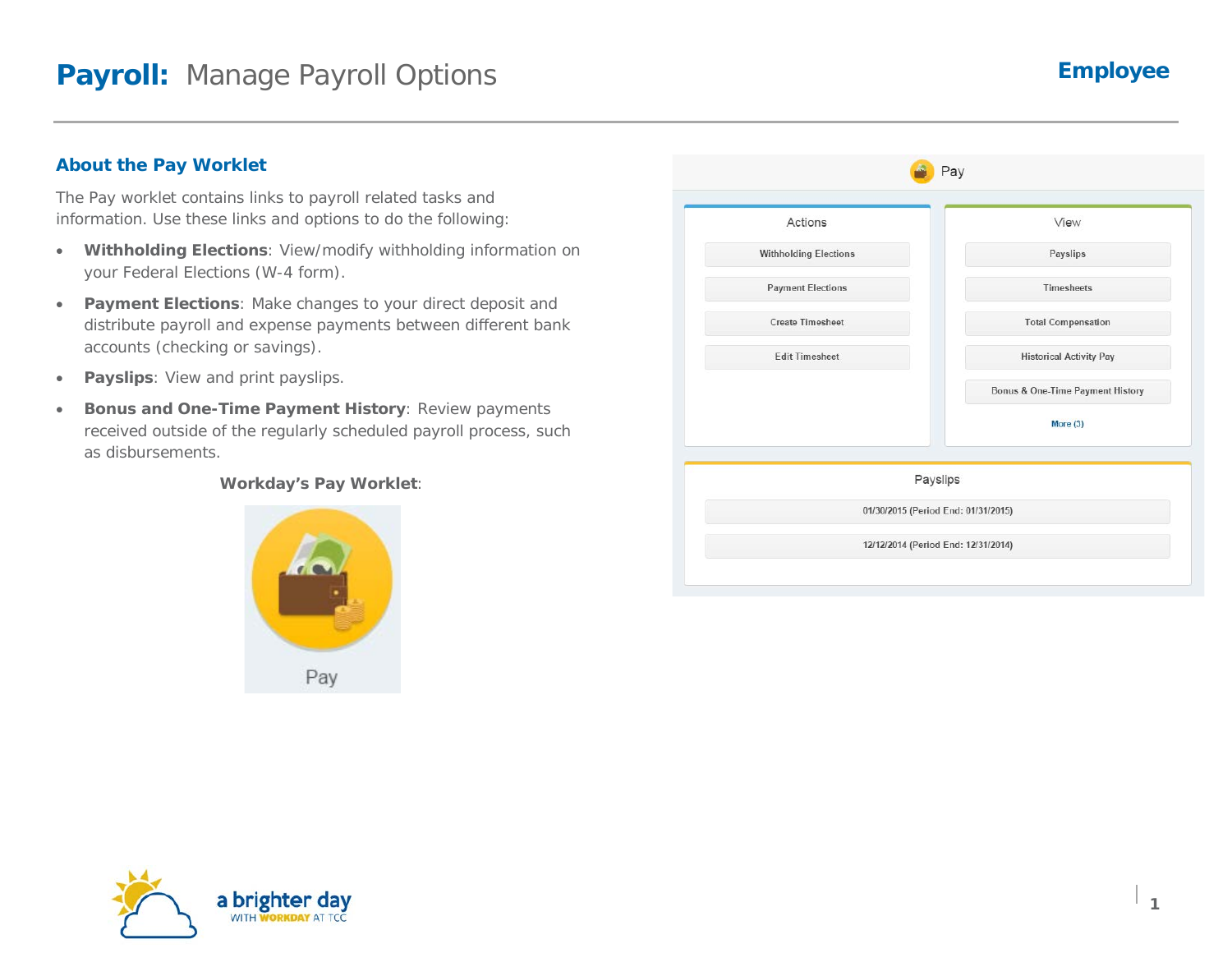#### **View Your Withholding Deductions**

From the Pay worklet:

- **1.** Click **Withholding Elections** under Actions.
- **2.** View your Federal Elections, or click the **State Elections, Local Elections**, or **Tax Allocations** tabs to review your current status.

## **Set Up or Modify Your Federal Withholdings**

From the Pay Worklet:

- **1.** Click **Withholding Elections** under Actions.
- **2.** Click **Complete Federal Withholding Elections** in the Federal Elections tab.
- **3.** Complete all required information.
- **4.** Click **OK**.

| W-4 Data                  |                                                                                                                                                                                                                                                                                                                                                                                                           |
|---------------------------|-----------------------------------------------------------------------------------------------------------------------------------------------------------------------------------------------------------------------------------------------------------------------------------------------------------------------------------------------------------------------------------------------------------|
| Last Name Differs from SS |                                                                                                                                                                                                                                                                                                                                                                                                           |
|                           | If your last name differs from that shown on your social security card, check here.<br>You must call 1-800-772-1213 for a replacement card.                                                                                                                                                                                                                                                               |
| Nonresident Alien         |                                                                                                                                                                                                                                                                                                                                                                                                           |
|                           | If you are a nonresident alien, see Notice 1392, Supplemental Form W-4 Instructions for Nonresident Aliens, before completing this form.                                                                                                                                                                                                                                                                  |
| Marital Status            | €<br>Single                                                                                                                                                                                                                                                                                                                                                                                               |
|                           | If married, but legally separated, or spouse is a nonresident alien, choose "Single".                                                                                                                                                                                                                                                                                                                     |
| Number of Allowances      |                                                                                                                                                                                                                                                                                                                                                                                                           |
|                           | Total number of allowances you are claiming (from the applicable worksheet on the Form W-4 instructions).                                                                                                                                                                                                                                                                                                 |
| Additional Amount         | 0.00                                                                                                                                                                                                                                                                                                                                                                                                      |
|                           | Additional amount, if any, you want withheld from each paycheck                                                                                                                                                                                                                                                                                                                                           |
| Exempt                    |                                                                                                                                                                                                                                                                                                                                                                                                           |
|                           | I claim exemption from withholding for 2015 and I certify that I meet both of the following conditions for exemption.<br>* Last year I had a right to a refund of all federal income tax withheld because I had no tax liability and<br>* This year I expect a refund of all federal income tax withheld because I expect to have no tax liability.<br>If you meet both conditions, click the Exempt Box. |
| <b>LEGAL NOTICE</b>       | Your Name and Password are considered as your "Electronic Signature" and will serve as your confirmation of the accuracy of the information being s                                                                                                                                                                                                                                                       |

# **Print Prior Payslips**

From the Pay worklet:

**1.** Click the date link in the Payslips column that corresponds with the slip you want to print.



**2.** Click **Print Payslip Image** to generate a PDF copy that you can download and print.

Print Payslip Image

#### **Add an Account to Your Direct Deposit**

From the Pay worklet:

- **1.** Click **Payment Elections** under Actions.
- **2.** Click **Add Account**.
- **3.** Select the Account Type and enter the **Bank Name, Routing Transit Number**, and **Account Number**.
- **4.** Click **OK** to save. Once the account has been added, you may use it to make payment elections.